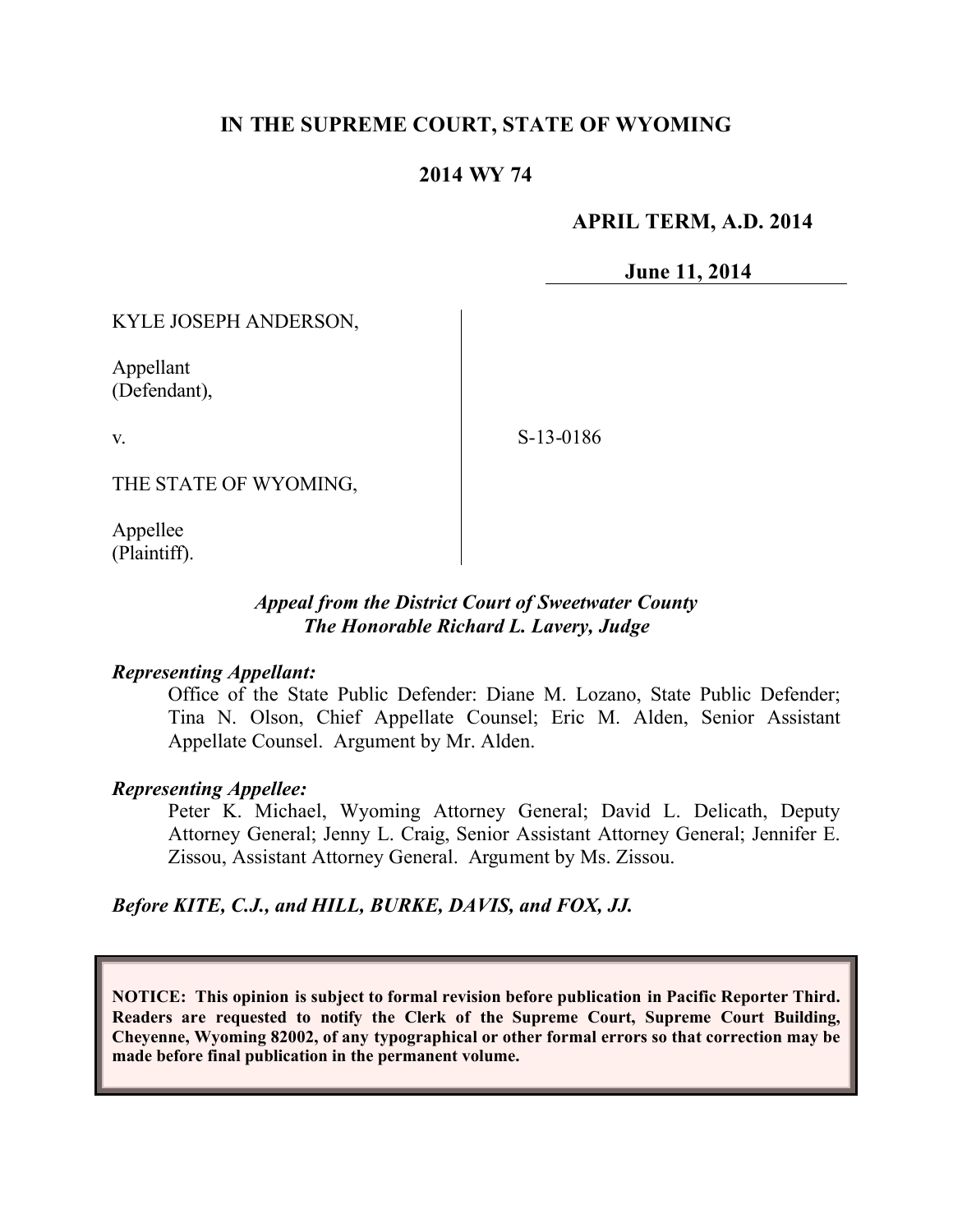## **FOX, Justice.**

[¶1] A jury found Kyle Joseph Anderson guilty of third-degree sexual abuse of a minor, and he appeals. He argues that the prosecutor's manipulation of the rules resulted in judge-shopping which deprived him of his constitutional right to due process. He also contends that the jury was given confusing and conflicting jury instructions regarding venue, which were compounded by the prosecutor's misstatements of the law, and that venue was not established in Sweetwater County. We affirm.

#### *ISSUES*

[¶2] 1. Did the prosecutor's tactics amount to judge-shopping so as to deprive the appellant of his right to due process?

2. Was the jury correctly instructed regarding venue?

3. Did the evidence establish that venue in Sweetwater County was proper?

4. Did the prosecutor's misstatement of the law regarding venue in her closing argument constitute reversible error?

#### *FACTS*

[¶3] Mr. Anderson boarded a Greyhound bus in Denver, Colorado, and sat next to B.P., an unaccompanied fifteen-year-old girl, who was travelling from Kansas to Oregon. Mr. Anderson became "touchy-feely" and got into B.P.'s "space." When B.P. feigned sleep, Mr. Anderson reached in her shorts and "stroked" her vagina on top of her underwear for "10 to 15 seconds." She kept her eyes closed for another thirty minutes, and when she opened her eyes, Mr. Anderson again became "touchy-feely." Another passenger noticed B.P.'s discomfort and forced Mr. Anderson to move to the front of the bus. When the bus arrived in Rock Springs, one of the passengers contacted 911. Officers from the Rock Springs Police Department responded, along with Deputy Wallendorff of the Sweetwater County Sheriff's Office. After speaking with B.P., Deputy Wallendorff located Mr. Anderson and initiated a conversation which eventually led to his arrest.

[¶4] There was conflicting testimony regarding where the bus was when the touching occurred. The bus driver testified that she left Denver at 2:30 a.m. and stopped in Laramie, Wyoming, for a fifteen minute break. After leaving Laramie at 4:15 a.m., the bus drove west, pulling through the truck stop in Rawlins, Wyoming, to look for passengers at 7:00 a.m. There were no passengers in Rawlins and the bus continued west without stopping and arrived in Rock Springs at 9:00 a.m. The driver testified that the bus traveled at a continuous speed of 68 miles per hour.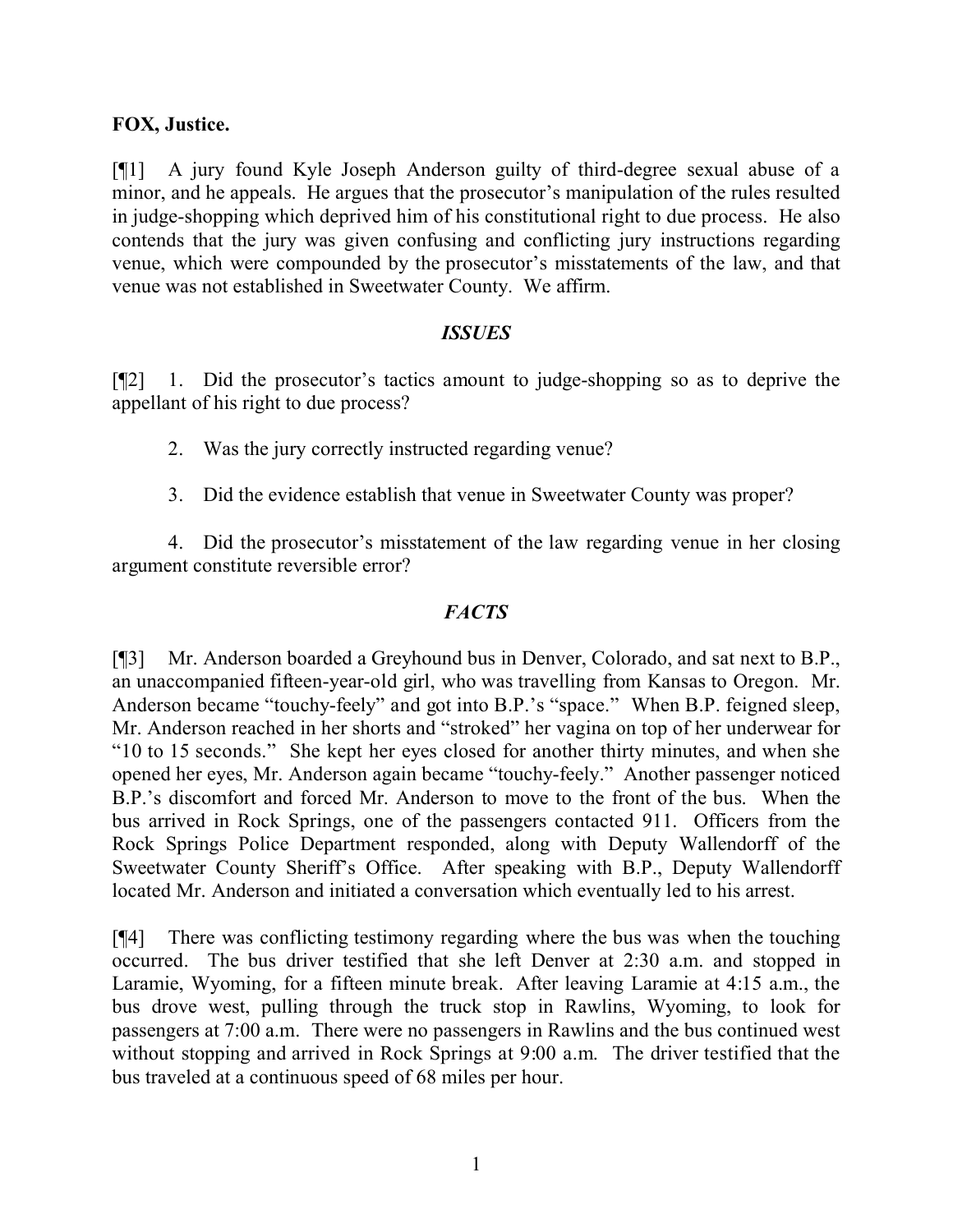[¶5] Deputy Wallendorff testified at trial that, although the crime occurred on the bus traveling between Rawlins and Rock Springs, he was unable to pinpoint exactly where it occurred. B.P., who is not a resident of Wyoming, testified that after Mr. Anderson stopped touching her vagina, she continued to pretend to be asleep for "about 30 more minutes." On cross-examination, she said that the timeframe was "30 or 45 minutes." When she opened her eyes at "probably about 7:00 or 8:00 in the morning," she was not sure where she was. Shortly thereafter, one of the passengers confronted Mr. Anderson and forced him to move to the front of the bus. The passenger said that between thirty minutes and one hour elapsed between this confrontation and the stop in Rock Springs. B.P. testified that she did not remember how much time elapsed from the time she opened her eyes to her arrival in Rock Springs. When defense counsel asked B.P. if she had previously said that this took about two hours, she replied "I'm not sure about the times, but yeah, probably."

[¶6] Mr. Anderson was charged on July 20, 2012, in Sweetwater County, Wyoming, with three violations: third-degree sexual abuse of a minor in violation of Wyo. Stat. Ann. § 6-2-316(a)(i) (LexisNexis 2013), third-degree sexual assault in violation of Wyo. Stat. Ann. § 6-2-304(a)(iii) (LexisNexis 2013), and misdemeanor possession of marijuana in violation of Wyo. Stat. Ann. § 35-7-1031(c)(i)(A) (LexisNexis 2013).

[¶7] The case was assigned to Judge James, and Mr. Anderson was arraigned on August 1, 2012. He entered not guilty pleas, and the case was set for a jury trial on November 5, 2012. Mr. Anderson filed a motion to suppress statements he had made to law enforcement officers without having been informed of his rights under *Miranda*. At the conclusion of the October 30, 2012 hearing on the motion to suppress, Judge James gave her oral ruling suppressing the use of Mr. Anderson's statements to law enforcement.

[¶8] Four days before trial, the State requested a continuance, stating it was having difficulties contacting witnesses. When asked about her diligence in contacting the witnesses, the prosecutor responded, "I don't know that I can answer that today, your honor." Judge James denied the motion for continuance.

[¶9] The next day, the prosecutor filed a motion to dismiss the case without prejudice. Judge James signed the order dismissing the case without prejudice the same day. Also on the same day, the State refiled the same three charges in a new docket. Mr. Anderson was bound over on that refiled case on November 9, 2012. The case was once again assigned to Judge James. On November 16, 2012, the prosecutor filed a motion for the peremptory disqualification of Judge James, and the case was assigned to Judge Lavery.

[¶10] Mr. Anderson filed a new motion to suppress, asserting that Judge James' *Miranda* ruling should still be binding as "law of the case." At the January 17 hearing on Mr. Anderson's motion to suppress, the prosecutor asserted that the suppression ruling by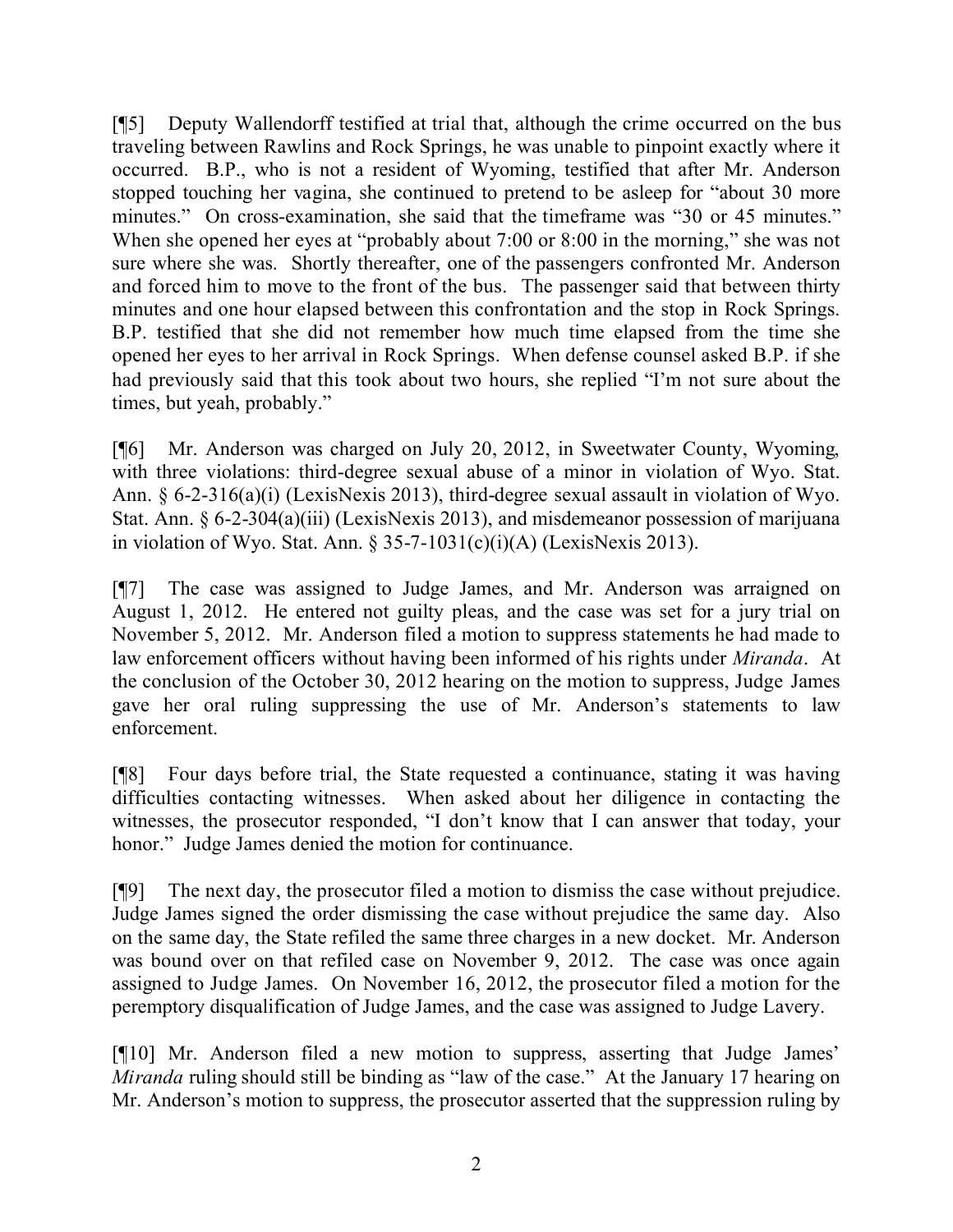Judge James was not effective in the newly-filed case. "This is not the same case, it's filed anew, and so I don't believe law of the case applies." On January 24, 2013, Judge Lavery held a hearing on Mr. Anderson's motion to suppress, and issued his order denying the motion. $\frac{1}{1}$ 

[¶11] The case proceeded to trial on the charge of third-degree sexual abuse of a minor (the State had dismissed the two other charges). At trial, the State played a portion of Mr. Anderson's interview with the police, the subject of Mr. Anderson's motion to suppress.

[¶12] The jury received, among others, the following instructions:

## **Instruction No. 7**

The law raises no presumption against the defendant but rather, the presumption of law is in favor of his innocence. In order to convict the defendant of the crime charged, every material and necessary element to constitute such crime must be proved beyond a reasonable doubt, and if the jury has a reasonable doubt on any necessary element, it is your duty to give the benefit of such doubt to the defendant and acquit him.

## **Instruction No. 13**

The elements of the crime of Sexual Abuse of a Minor in the Third Degree, as charged in Count I of this case, are:

- 1. On or about the 18th day of July, 2012
- 2. In Sweetwater County, Wyoming
- 3. The Defendant, KYLE JOSEPH ANDERSON
- 4. Who was seventeen (17) years of age or older
- 5. Engaged in sexual contact with B.P.; and
- 6. B.P. was between the ages of thirteen (13) and fifteen (15) years of age at the time of the sexual contact; and
- 7. B.P. was at least four (4) years younger than the Defendant.

 <sup>1</sup> The district court ruled that the "first seven and one half minutes" of Anderson's interview with the police were admissible.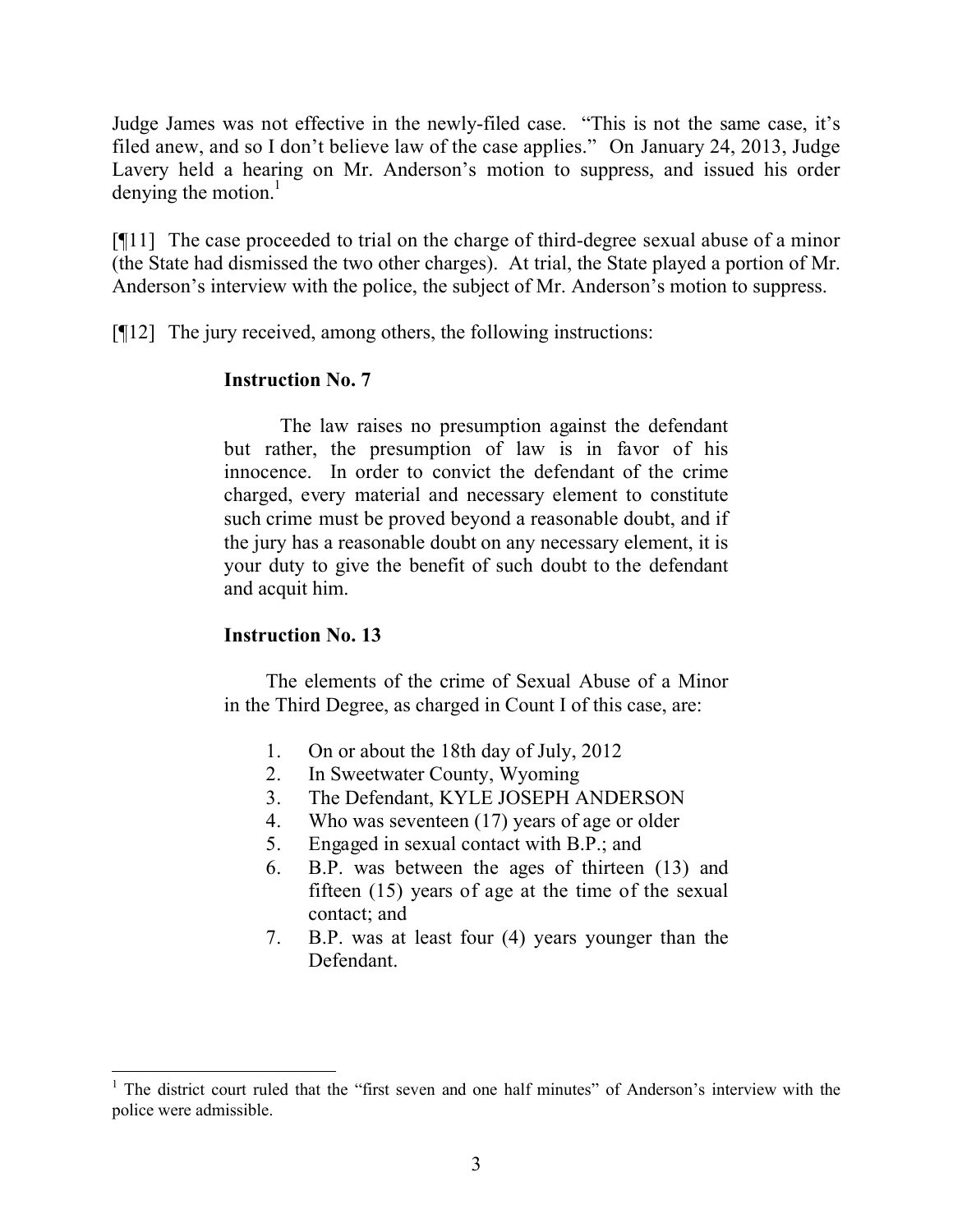If you find from your consideration of all the evidence that each of these elements has been proved beyond a reasonable doubt, then you should find the defendant guilty.

If, on the other hand, you find from your consideration of all the evidence that any of these elements has not been proved beyond a reasonable doubt, then you should find the defendant not guilty.

#### **Instruction No. 15**

You are instructed that an offense shall be prosecuted in the county in which the offense is alleged to have been committed. When the location of the offense cannot be established with certainty, then an offense may be prosecuted in any county where the essential facts comprising the crime are discovered, or in any county in which the alleged victim was transported. For purposes of these instructions, when the location of the offense cannot be established with certainty, an offense takes place in Sweetwater County if the essential facts comprising the crime are discovered in Sweetwater County or if B.P. was transported through Sweetwater County.

Mr. Anderson objected to Instruction 15 prior to it being given to the jury, saying "I think that a special verdict form or a special question to the jury with an explicit finding would probably be a preferable way...."

[¶13] At the close of the State's evidence, Mr. Anderson moved for a judgment of acquittal pursuant to W.R.Cr.P. 29. He argued that the evidence established a "definite location" of the offense in Carbon County. The district court took the motion under advisement.

[¶14] At closing, the prosecutor explained the venue provision as follows:

So in that type of situation, where it is not known, then it can be charged and prosecuted in either the county where it's discovered, which is what happened here, it's reported in Rock Springs, police arrive, they investigate it, in Rock Springs, Sweetwater County, Wyoming. [Victim] doesn't even disclose until she's actually off the bus, or on the bus, when it's stopped in Rock Springs, Wyoming. That's when it's discovered, that's when it's investigated, and that's why it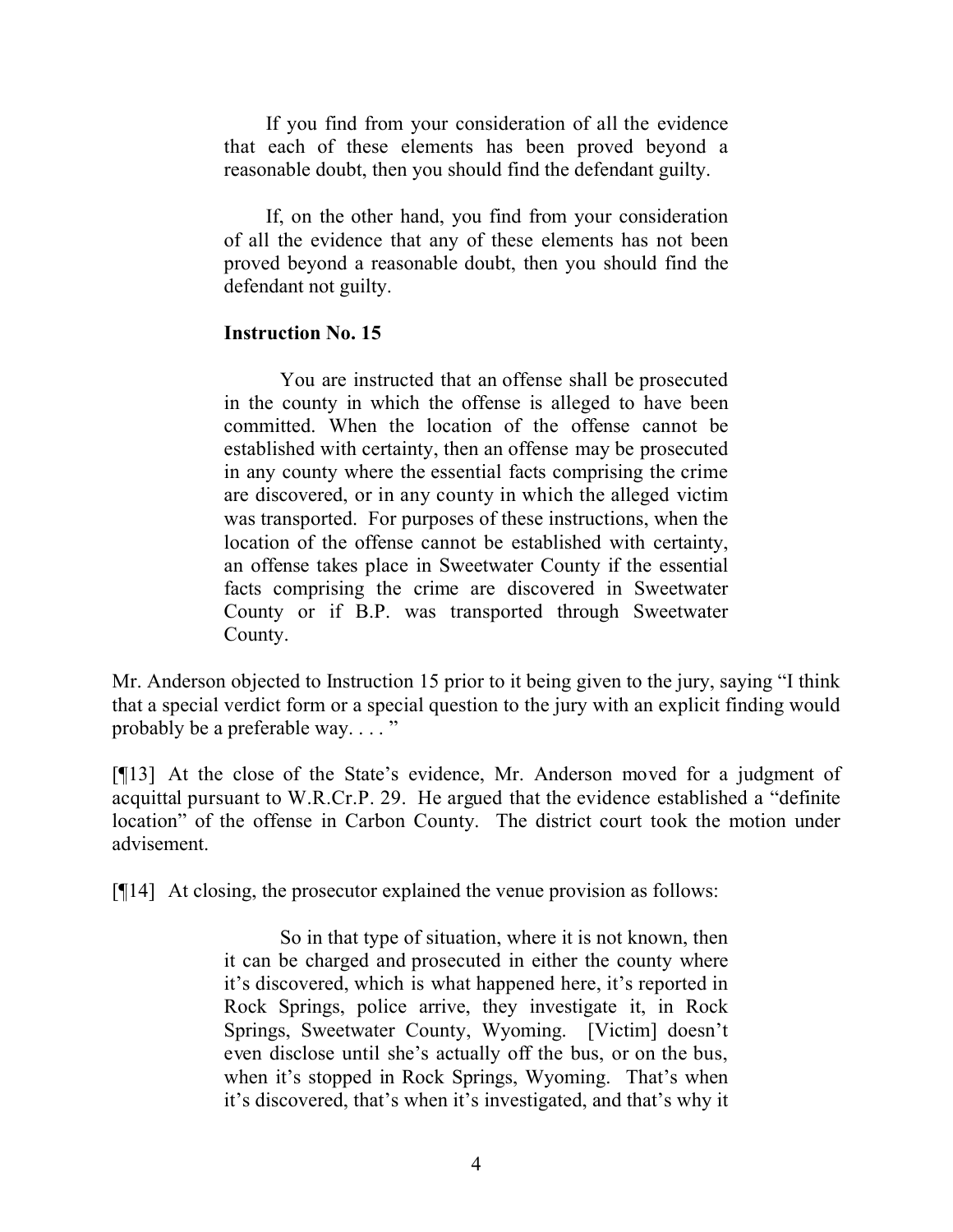can be prosecuted here and why you can find him guilty in Sweetwater County.

[¶15] The jury returned a guilty verdict. Mr. Anderson renewed the motion for judgment of acquittal he had filed at the close of the State's case, arguing that the State had not offered evidence to prove that the crime had occurred in Sweetwater County, an essential element of the crime charged. The district court denied the motion, and sentenced Mr. Anderson to eight to ten years imprisonment. Mr. Anderson timely filed this appeal, in which he raises the issues of judge-shopping and venue. He does not challenge the second ruling on the motion to suppress.

# *DISCUSSION*

# *I. Did the prosecutor's tactics amount to judge-shopping so as to deprive the appellant of his right to due process?*

[¶16] The State correctly argues that the prosecutor violated no rules when she dismissed and refiled the case, and then peremptorily challenged Judge James. Wyoming Rule of Criminal Procedure 48 authorizes the State to dismiss its Information; and under Wyoming law, it may refile the same case, if it has been dismissed without prejudice. *Kerns v. State*, 920 P.2d 632, 639-40 (Wyo. 1996). Wyoming Rule of Criminal Procedure 21.1(a), in effect at the time, allowed for the peremptory challenge of a judge, "at the time the indictment or information is filed in the district court."<sup>2</sup> However, as the State concedes, technical compliance with the rules does not necessarily prevent a constitutional violation. Mr. Anderson contends that the prosecutor's manipulation of the rules to obtain a new judge deprived him of due process.

[¶17] This Court reviews constitutional claims *de novo*. *Sanchez v. State*, 2013 WY 159, ¶ 15, 314 P.3d 1177, 1180 (Wyo. 2013). Constitutional errors are presumed prejudicial, unless this Court is convinced the error was harmless beyond a reasonable doubt. *West v. State*, 2013 WY 128, ¶ 12, 311 P.3d 157, 160 (Wyo. 2013).

[¶18] The Fifth Amendment's due process clause guarantees the right to an impartial decisionmaker, *Concrete Pipe & Prods. of California., Inc. v. Constr. Laborers Pension Trust for Southern California*, 508 U.S. 602, 617, 113 S.Ct. 2264, 2277, 124 L.Ed.2d 539 (1993), but not to a particular judge, *United States v. Braasch*, 505 F.2d 139, 147 (7th Cir. 1974). "[A] defendant has no vested right to have his case tried before any particular

<sup>&</sup>lt;sup>2</sup> Wyoming Rule of Criminal Procedure 21.1(a) was suspended by order dated December 4, 2012, and repealed by order dated November 26, 2013, because misuse of the rule by attorneys had "risen to an unacceptable level."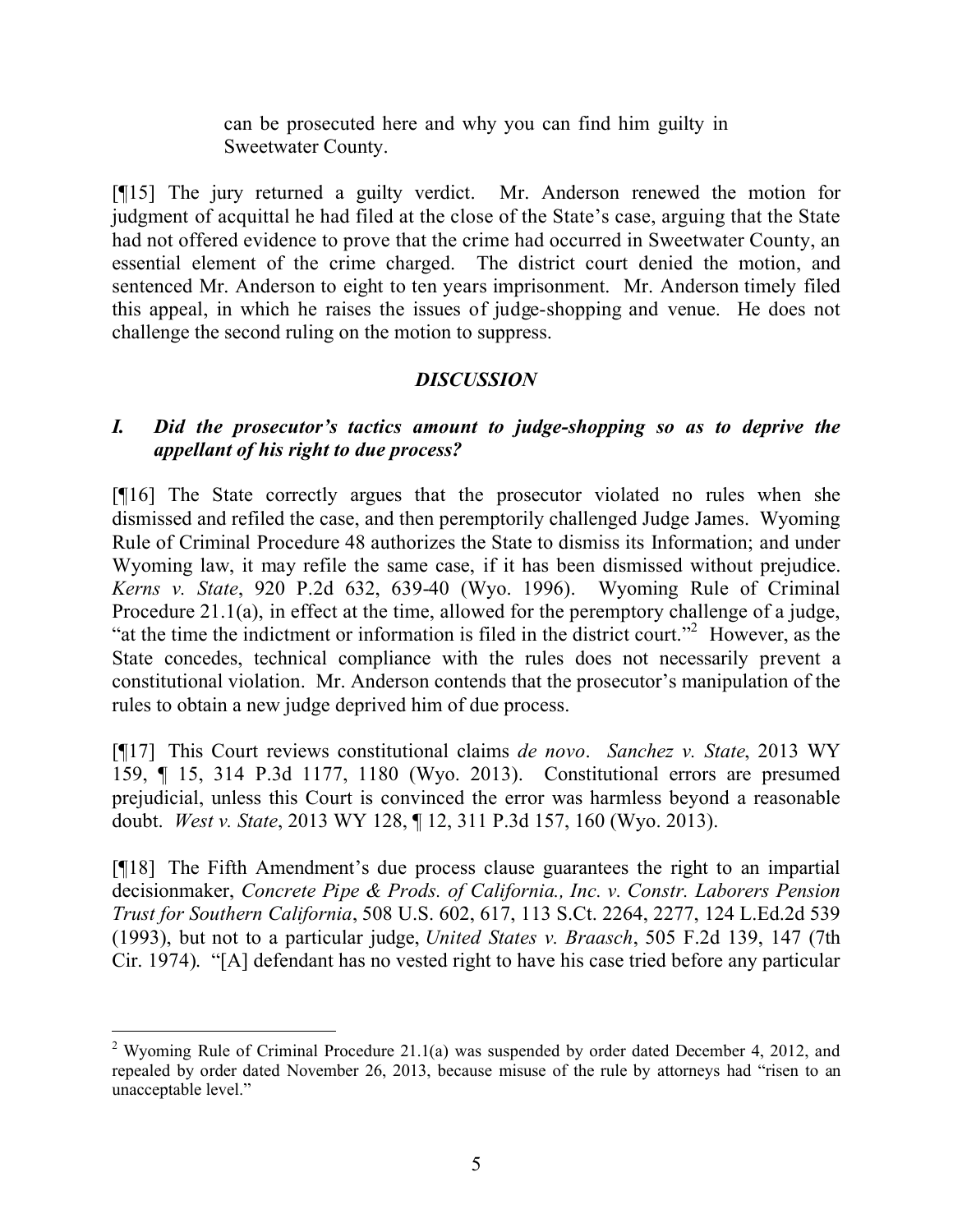judge[.]" *United States v. Keane*, 375 F.Supp. 1201, 1204 (N.D. Ill. 1974). As the United States Supreme Court has recognized:

> "Judges are not fungible; they cover the constitutional spectrum; and a particular judge's emphasis may make a world of difference when it comes to rulings on evidence, the temper of the courtroom, the tolerance for a proffered defense, and the like. Lawyers recognize this when they talk about 'shopping' for a judge . . . ."

*Laird v. Tatum*, 409 U.S. 824, 834, 93 S.Ct. 7, 13, 34 L.Ed.2d 50 (1972) (quoting *Chandler v. Judicial Council of the Tenth Circuit of the United States*, 398 U.S. 74, 137, 90 S.Ct. 1648, 1681, 26 L.Ed.2d 100 (1970) (Douglas, J., dissenting)). Nevertheless, there is a presumption that judges conduct themselves with "honesty and integrity." *Withrow v. Larkin*, 421 U.S. 35, 47, 95 S.Ct. 1456, 1464, 43 L.Ed.2d 712 (1975); *see also Dorr v. Wyo. Bd. of Certified Pub. Accountants*, 2006 WY 144, ¶ 42, 146 P.3d 943, 960 (Wyo. 2006) (discussing "presumption of honesty and integrity in those serving as adjudicators"). Even the case cited by Mr. Anderson, *Francolino v. Kuhlman*, 365 F.3d 137, 141 (2d Cir. 2004), held that "conviction under a judicial assignment system that invokes concerns about impartiality does not, by itself, deprive [the petitioner] of a neutral and impartial judge," and affirmed the district court's denial of the petition for writ of habeas corpus.

[¶19] Mr. Anderson does not suggest that there is any basis to overcome the presumption of judicial impartiality.<sup>3</sup> He instead argues that he need not establish prejudice because the prosecutor's conduct rose to the level of structural error.

[¶20] At oral argument, Mr. Anderson asserted the prosecutorial judge-shopping was "structural error," but his brief contains only a passing reference to structural error, without analysis. Structural error is a defect "affecting the framework within which the trial proceeds, rather than simply errors in the trial process itself." *Granzer v. State*, 2008 WY 118, ¶ 16, 193 P.3d 266, 271 (Wyo. 2008) (citing *Neder v. United States*, 527 U.S. 1, 8, 119 S.Ct. 1827, 1833, 144 L.Ed.2d 35 (1999)). "'Errors of this type are so intrinsically harmful as to require automatic reversal . . . without regard to their effect on the outcome.'" *United States v. Pearson*, 203 F.3d 1243, 1260 (10th Cir. 2000) (quoting *Neder*, 527 U.S. at 8, 119 S.Ct. at 1833).

[¶21] The bar for finding structural error is high. The United States Supreme Court has held:

  $3$  Mr. Anderson has not appealed Judge Lavery's ruling on the motion to suppress. He concedes that, although it was different than Judge James' ruling in the first case, the second ruling would pass muster under an abuse of discretion standard.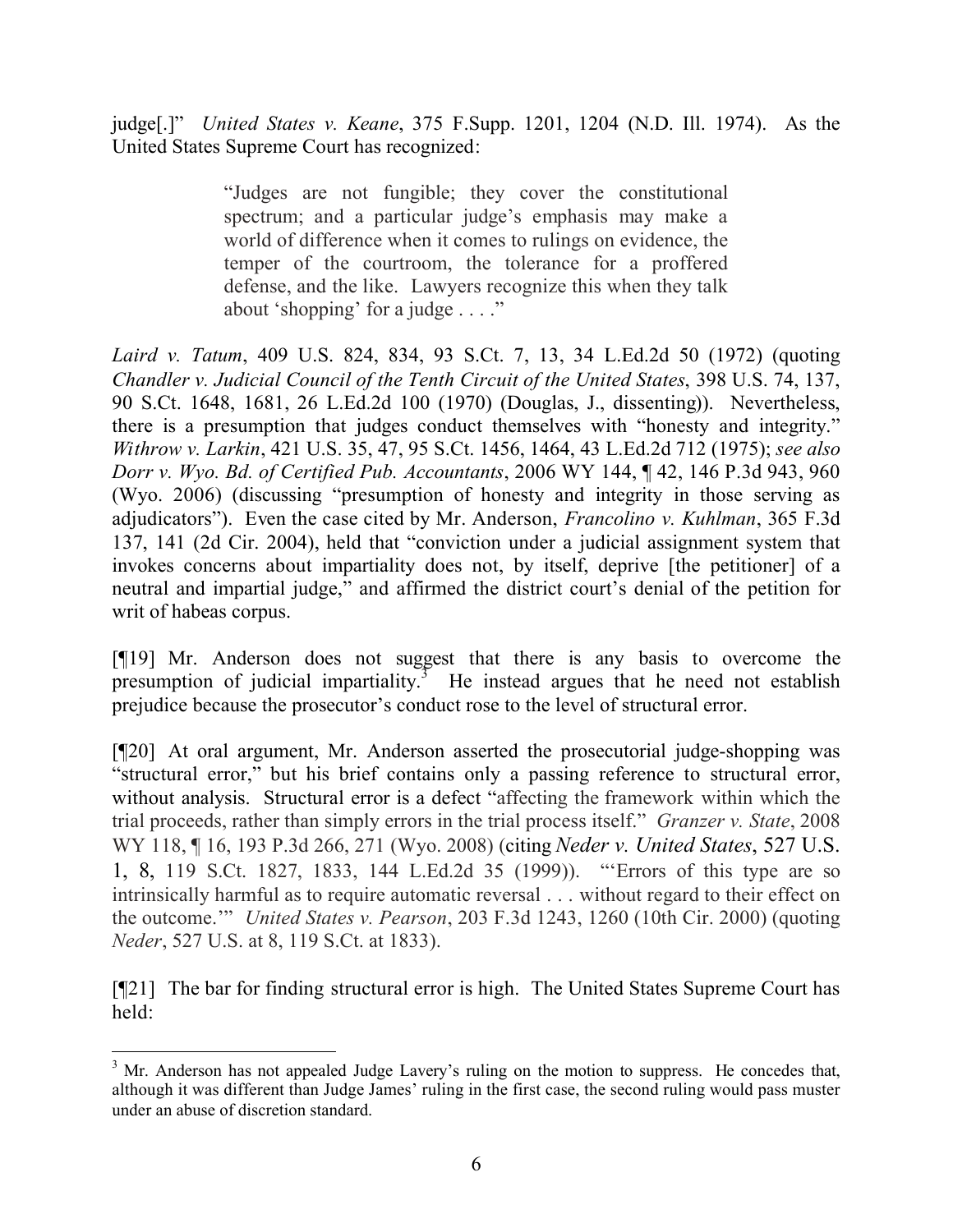[W]e have found an error to be "structural," and thus subject to automatic reversal, only in a "very limited class of cases." *Johnson v. United States*, 520 U.S. 461, 468, 117 S.Ct. 1544, [1549] 137 L.Ed.2d 718 (1997) (citing *Gideon v. Wainwright*, 372 U.S. 335, 83 S.Ct. 792, 9 L.Ed.2d 799 (1963) (complete denial of counsel); *Tumey v. Ohio*, 273 U.S. 510, 47 S.Ct. 437, 71 L.Ed. 749 (1927) (biased trial judge); *Vasquez v. Hillery*, 474 U.S. 254, 106 S.Ct. 617, 88 L.Ed.2d 598 (1986) (racial discrimination in selection of grand jury); *McKaskle v. Wiggins*, 465 U.S. 168, 104 S.Ct. 944, 79 L.Ed.2d 122 (1984) (denial of self-representation at trial); *Waller v. Georgia*, 467 U.S. 39, 104 S.Ct. 2210, 81 L.Ed.2d 31 (1984) (denial of public trial); *Sullivan v. Louisiana*, 508 U.S. 275, 113 S.Ct. 2078, 124 L.Ed.2d 182 (1993) (defective reasonable-doubt instruction)).

*Neder*, 527 U.S. at 8, 119 S.Ct. at 1833. This Court has also recognized the high bar for finding structural error in the context of eliciting witness opinions of guilt:

> We recently employed the structural/trial error dichotomy in *Large v. State*, 2008 WY 22, ¶ 23, 177 P.3d 807, 814 (Wyo. 2008). In *Large*, we revisited long standing precedent which stated that it was error per se for a prosecutor to elicit a witness's opinion about the defendant's guilt and the defendant need not show prejudice in order to obtain a reversal of his conviction. Overruling our precedent, we decided that "[w]hile it may be error to admit an opinion of guilt, it is trial error rather than structural error . . . . Accordingly, we will no longer treat a prosecutor-elicited opinion of guilt as error per se." *Id.*, ¶ 30, 177 P.3d at 816.

*Granzer*, 2008 WY 118, ¶ 17, 193 P.3d at 271.

[¶22] The Tenth Circuit found that a case assignment system in Kansas which allowed the prosecutor to select the judge, though improper, did not rise to the level of structural error. *Pearson*, 203 F.3d at 1263.<sup>4</sup> It found there were "important distinctions" between

<sup>&</sup>lt;sup>4</sup> Many courts have similarly found no harmless error in judicial selection systems that are subject to prosecutorial influence. *Firishchak v. Holder*, 636 F.3d 305, 309 (7th Cir. 2011) ("A non-randomly assigned judge, without more, simply does not make for a due process violation[.]"); *Francolino*, 365 F.3d at 140 (Prosecutorial judge-shopping raises serious concerns, but does not require habeas relief absent a showing of actual prejudice.); *Tyson v. Trigg*, 50 F.3d 436, 439-42 (7th Cir. 1995) (upholding constitutionality of a case assignment system that permitted prosecutors to play an active role in selecting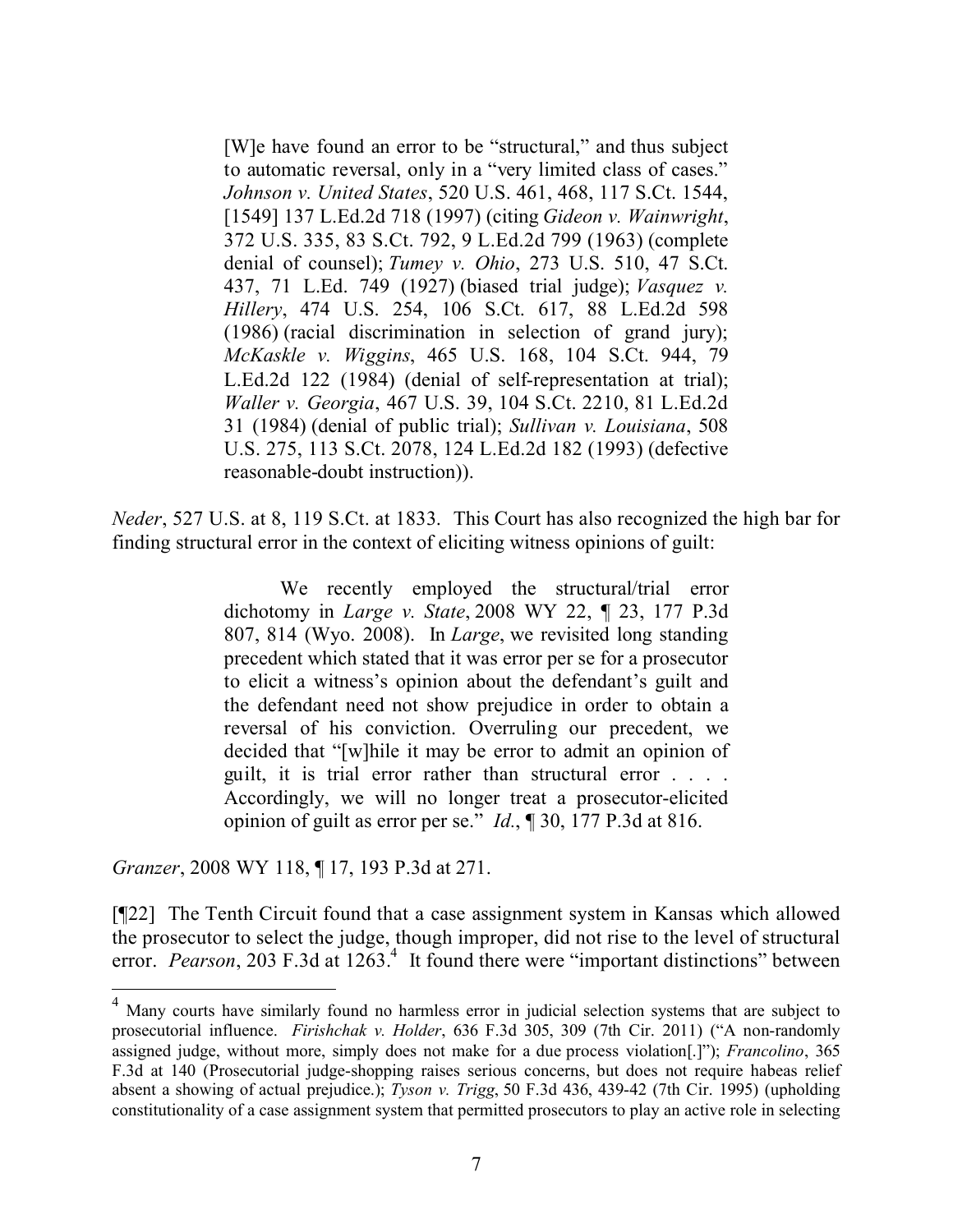allowing a prosecutor to select the judge initially, and "allowing a prosecutor [to] perform judicial functions *after* the judge has been selected and the case proceeds to trial and final decision (i.e., functions like ruling on motions and objections, issuing findings of fact and conclusions of law, and sentencing defendants)." *Id.* at 1261. Here, Mr. Anderson does not challenge prosecutorial influence in the initial selection of the judge; rather, he challenges the prosecutor's manipulation of the dismiss-and-refile and peremptory challenge rules, which resulted in a new judge *after* the existing judge had made a ruling adverse to the prosecution.

[¶23] Several Michigan Court of Appeals cases have held that dismissal and refiling of charges with a different judge to obtain a more favorable evidentiary ruling violates a defendant's due process rights to a fair proceeding. *People v. George*, 318 N.W.2d 666, 667 (Mich. Ct. App. 1982); *People v. Walls*, 324 N.W.2d 136, 139 (Mich. Ct. App. 1982); *People v. Vargo*, 362 N.W.2d 840, 842 (Mich. Ct. App. 1984); *People v. Turmon*, 340 N.W.2d 110, 112 (Mich. Ct. App. 1983); *People v. Starlard*, 395 N.W.2d 41, 42 (Mich. Ct. App. 1986), *vacated on other grounds by* 400 N.W.2d 603 (1987); *People v. Stafford*, 423 N.W.2d 634, 636 (Mich. Ct. App. 1988). However, the Michigan Supreme Court declined to follow that precedent without evidence of an impermissible judgeshopping motive or pretext. *People v. Dunbar*, 625 N.W.2d 1, 5-6 (Mich. 2001), *overruled in part on other grounds by People v. Jackson*, 769 N.W.2d 630, 633 (Mich. 2009).

[¶24] Other states have held that a prosecutor should not be allowed to file a new charge after it has been dismissed at the preliminary hearing for lack of probable cause. *Jones v. State*, 481 P.2d 169, 171 (Okla. Crim. App. 1971); *State v. Brickey*, 714 P.2d 644, 647-48 (Utah 1986); *Walker v. Schneider*, 477 N.W.2d 167, 175 (N.D. 1991). This minority view was rejected by this Court in *Rathbun v. State*, 2011 WY 116, ¶¶ 17-22, 257 P.3d 29, 35-37 (Wyo. 2011), where we cited with favor the proposition that most courts "permit refiling at will, including refiling on the same evidence before a different magistrate, absent proof that the prosecutor's purpose is to harass the defendant." *Id.* at ¶ 18, at 36 (quoting 4 Wayne R. LaFave, Jerold H. Israel & Nancy J. King, *Criminal Procedure* § 14.3(c), at 333-34 (3d ed. 2007)).<sup>5</sup>

 trial judges, although it described the system as "unsightly"). Other courts who have considered the question agree that due process does not demand random assignment of judges. *Cruz v. Abbate*, 812 F.2d 571, 574 (9th Cir. 1987) (Assignments need not be random and can be made for any reason, so long as they are not made in a biased manner "or [with] the desire to influence the outcome of the proceedings."); *United States v. Osum*, 943 F.2d 1394, 1400 n.3 (5th Cir. 1991) (suggesting that no enforceable right prevents a court from ignoring local rules in an effort to steer a case to a given judge).

<sup>&</sup>lt;sup>5</sup> The ability to refile is consistent with the well-established principle that the double jeopardy provisions of the United States and Wyoming Constitutions do "not attach in the case of a jury trial until a jury is empaneled and sworn." *Richmond v. State*, 554 P.2d 1217, 1222 (Wyo. 1976).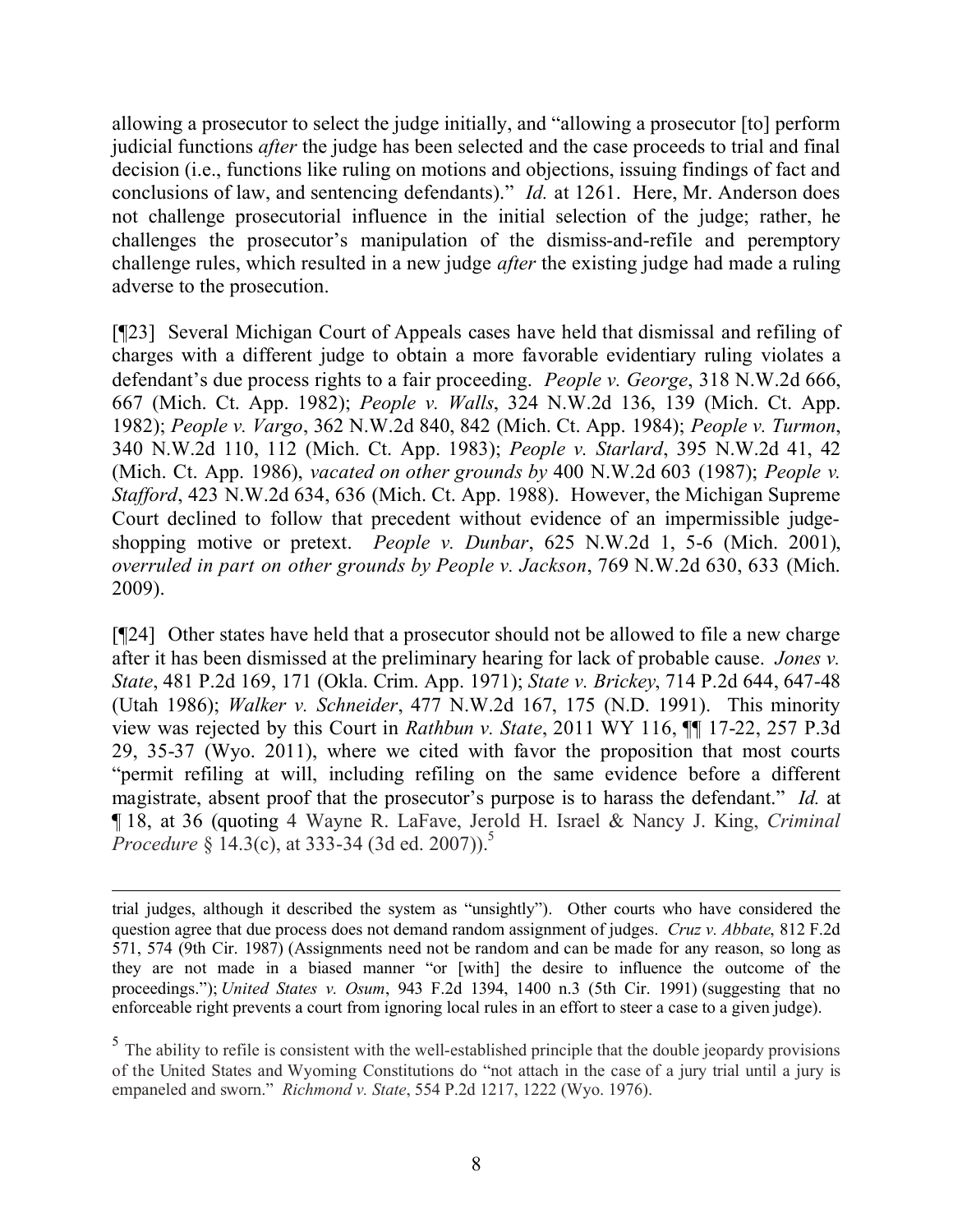[¶25] We adopt a similar rule in this case. The prosecutor may dismiss and refile, absent evidence that the prosecutor's motive is to harass the defendant, or to impermissibly judge-shop to obtain a different result. We do not condone the prosecutor's actions in this case. However, we do not find evidence to support Mr. Anderson's contention that "[t]he asserted motive for the judicial manipulation is that it was in retribution for an unwanted evidentiary ruling and motivated to deprive Mr. Anderson of a fair trial." Although it is true that the prosecutor did not swear Judge James off the case until after she had ruled on the motion to suppress, the prosecutor first sought a continuance, which was denied. The prosecutor only dismissed and refiled the case when faced with a trial date at which she would be unable to present key witnesses. After the case was refiled, the prosecutor exercised her right under the (now repealed) peremptory challenge rule. Without evidence that her motive was to harass the defendant or to impermissibly judgeshop to get a different result, we find no constitutional error in this case.

## *II. Was the jury correctly instructed regarding venue?*

[¶26] The trial court instructed the jury, in Instruction 13, that an element of the charged crime was that it took place in Sweetwater County. $<sup>6</sup>$  In accordance with article 1, section</sup> 10 of the Wyoming Constitution<sup>7</sup> and Wyo. Stat. Ann. § 1-7-102 (LexisNexis 2013),<sup>8</sup> the trial court also instructed that venue could be established as follows:

> When the location of the offense cannot be established with certainty, then an offense may be prosecuted in any county where the essential facts comprising the crime are discovered, or in any county in which the alleged victim was transported. For purposes of these instructions, when the location of the

  $6$  Although Mr. Anderson raises a question whether venue must be proven beyond a reasonable doubt or by some other standard, we need not answer that question here. The trial court instructed the jury, in Instruction No., 7, that "every material and necessary element to constitute such crime must be proved beyond a reasonable doubt," and venue was listed as an element in Instruction No. 13. "Instructions must be considered as a whole[.]" *Giles v. State*, 2004 WY 101, ¶ 14, 96 P.3d 1027, 1031 (Wyo. 2004). The jury was instructed that venue must be proved beyond a reasonable doubt.

<sup>&</sup>lt;sup>7</sup> Article 1, section 10 of the Wyoming Constitution provides in part, "[w]hen the location of the offense cannot be established with certainty, venue may be placed in the county or district where the corpus delecti [delicti] is found, or in any county or district in which the victim was transported."  $8$  Wyo. Stat. Ann.  $\S$  1-7-102 provides:

<sup>(</sup>a) Every criminal case shall be tried in the county in which the indictment or offense charged is found, except as otherwise provided by law.

<sup>(</sup>b) When the location of a criminal offense cannot be established with certainty, venue may be placed in the county or district where the corpus delicti is found, or in any county or district in which the victim is transported.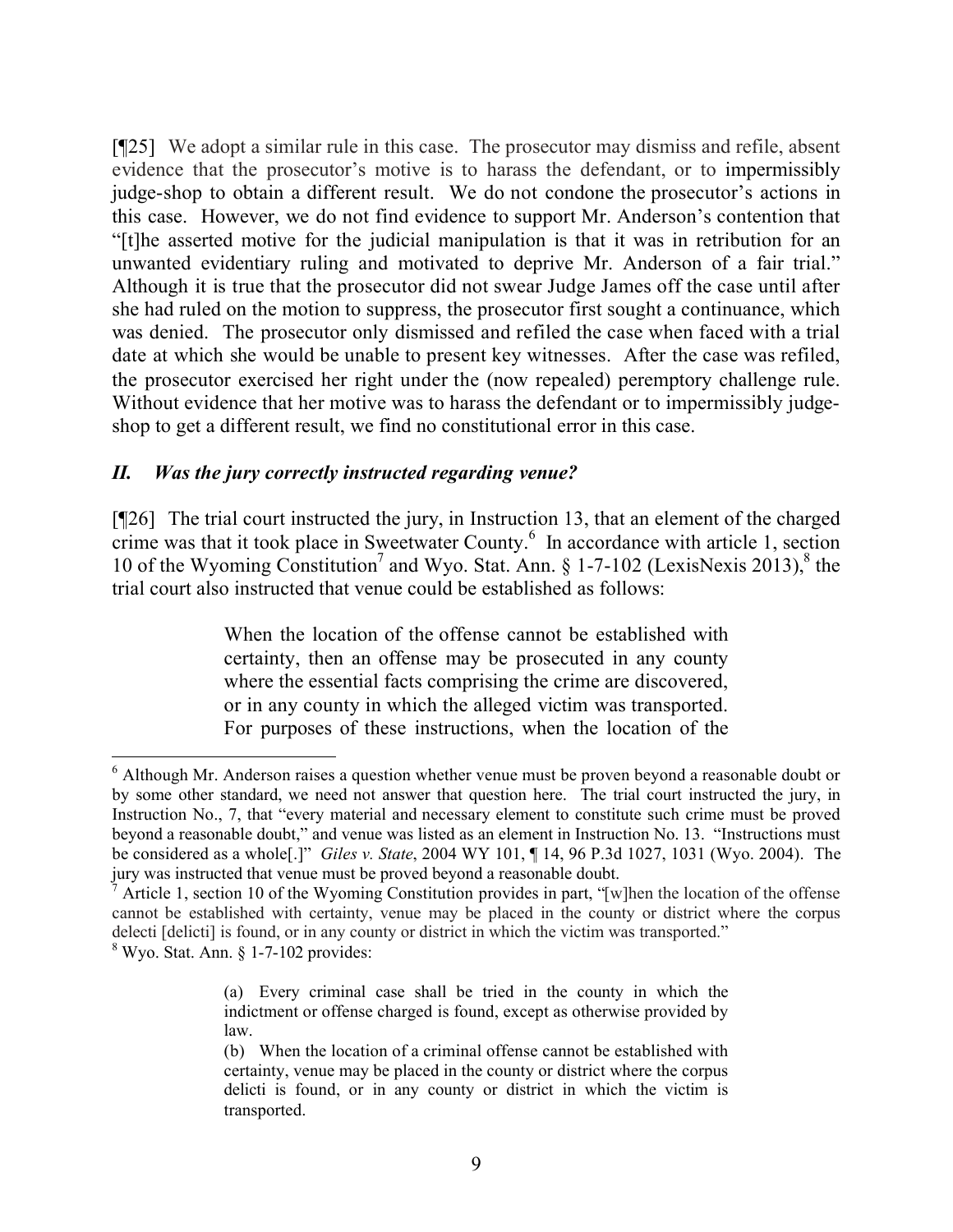offense cannot be established with certainty, an offense takes place in Sweetwater County if the essential facts comprising the crime are discovered in Sweetwater County or if B.P. was transported through Sweetwater County.

[¶27] Mr. Anderson objected to this instruction prior to it being provided to the jury, stating: "I'm still going to object. I think that a special verdict form or a special question to the jury with an explicit finding [on venue] would probably be a preferable way . . . ."

[¶28] We will not find reversible error in a trial court's instructions to the jury unless the instructions do not correctly state the law, or the instructions, taken as a whole, do not sufficiently cover the issues presented at trial. A trial court has wide latitude, within those parameters, to choose jury instructions tailored to the facts and legal theories of the case.

*Ewing v. State*, 2007 WY 78, ¶ 8, 157 P.3d 943, 945 (Wyo. 2007) (internal citations omitted).

[¶29] The challenged instruction correctly states the law as set forth in *Merchant v. State*, 4 P.3d 184, 192 (Wyo. 2000), where we said:

> [V]enue in criminal cases can be invoked in either the location where the offense is committed or where the *corpus delicti* is found. Wyo. Stat. Ann. § 1-7-102 (Lexis 1999). If the location of the crime cannot be established with certainty, it is constitutionally permissible to place venue in the location where the essential facts comprising the crime are discovered.

[¶30] We find the jury instructions given correctly state the law and cover the issues presented at trial.

## *III. Did the evidence establish that venue in Sweetwater County was proper?*

[¶31] In both his motion and renewed motion for judgment of acquittal, Mr. Anderson contended that the State failed to present evidence that the offense occurred in Sweetwater County. We review the denial of a motion for judgment of acquittal applying the same standard as the district court. We are required to determine, as a matter of law, whether there is sufficient evidence to sustain the charge. *Montez v. State*, 2009 WY 17, ¶ 18, 201 P.3d 434, 440 (Wyo. 2009).

> [T]he district court must assume the truth of the evidence of the State and give to the State the benefit of all legitimate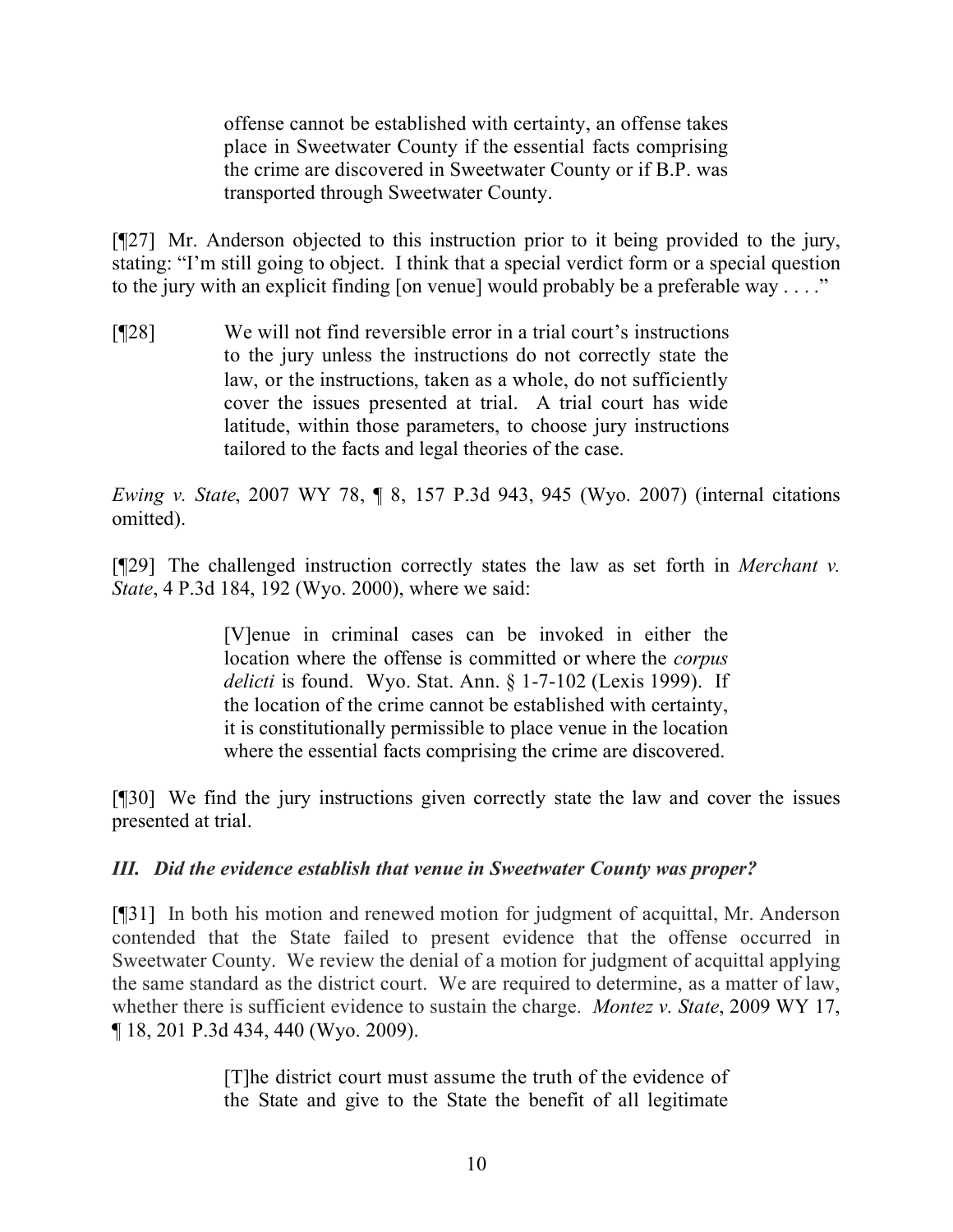inferences to be drawn from that evidence. If a prima facie case is demonstrated when the evidence is so examined, the motion for judgment of acquittal properly is denied. It is proper to grant a motion for judgment of acquittal only if there is no substantial evidence to sustain the material allegations relating to the offense that is charged. Such a result is indicated if the evidence requires the jury to speculate or conjecture as to the defendant's guilt or if a reasonable juror must have a reasonable doubt as to the existence of any of the essential elements of the crime when the evidence is viewed in the light most favorable to the State.

*Craft v. State*, 2012 WY 166, ¶ 13, 291 P.3d 306, 310 (Wyo. 2012) (quoting *Taylor v. State*, 2011 WY 18, 10, 246 P.3d 596, 599 (Wyo. 2011)) (internal citations omitted).

[¶32] Mr. Anderson's argument is based on the misconception that there is only one way to establish venue in Sweetwater County. As the jury was instructed, there are several avenues for establishing venue. First, venue is established if the location of the criminal act can be established, with certainty, in Sweetwater County. Wyo. Const. art. 1, § 10; Wyo. Stat. Ann. § 1-7-102. If the location cannot be established with certainty, venue can be confirmed either if the essential facts comprising the crime are discovered in Sweetwater County, or if the victim was transported through Sweetwater County in relation to the crime. *Id.*

[¶33] The district court found that "this case [was] a crime on wheels," and the Information adequately informed Mr. Anderson "of the 'location' of the charge against which he had to defend; on the bus, between Laramie and Rock Springs." We agree. There is conflicting evidence on where the offense occurred. The location of the offense could not be established with certainty, and therefore the predicate requirement for considering alternative avenues for establishing venue is met. Thus, the jury could place venue either in the county where the "corpus delicti [was] found" (where B.P. realized the unlawful touching had occurred), or in any county in which B.P. was transported in relation to the crime. Wyo. Const. art. 1, § 10; Wyo. Stat. Ann. § 1-7-102.

[¶34] Mr. Anderson cites *Solis v. State*, 2013 WY 152, 315 P.3d 622 (Wyo. 2013), to support his argument that the jury should have been provided special interrogatories so that it could indicate which of the alternative theories of venue it had found*.* In *Solis*, the defendant was convicted of two crimes of sexual assault arising from a single act. *Id*. at ¶ 1, at 625. The Court held it was error for the trial court to allow "two convictions to stand when they resulted from disjunctive charges brought under the same statute." *Id.* at ¶ 77, at 639. In the instant case, there is no double jeopardy issue implicated. Instead, the trial court informed the jury that, where the location of the offense could not be established with certainty, there were alternative methods of establishing venue. This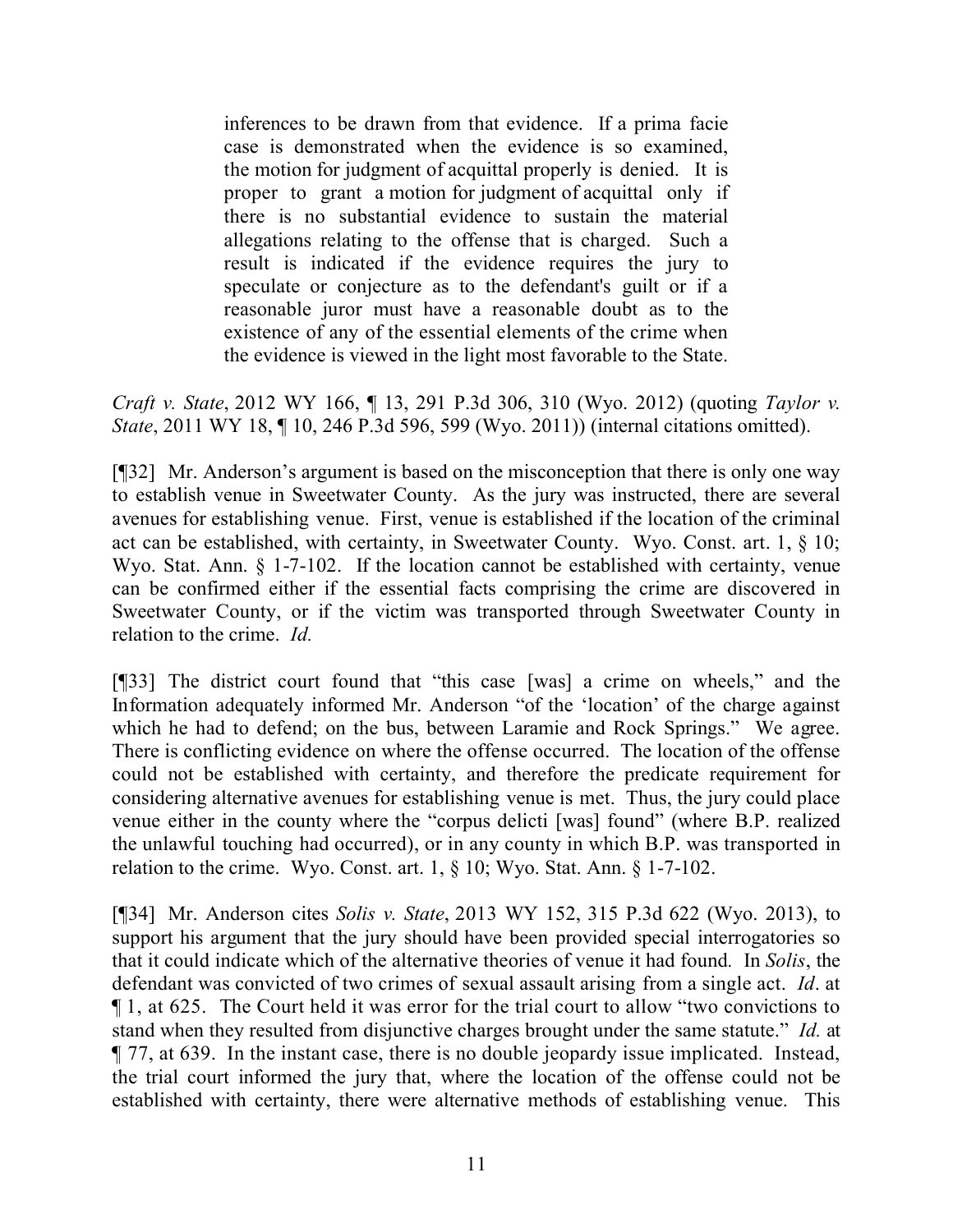resulted in the jury finding Mr. Anderson was guilty of a single charge, not two charges as in the case of Mr. Solis.

[¶35] Mr. Anderson's reliance on *Tanner v. State*, 2002 WY 170, ¶ 15, 57 P.3d 1242, 1246 (Wyo. 2002), is misplaced for similar reasons. In *Tanner*, this Court reversed a burglary conviction because there, the trial court instructed the jury that one of the elements was that the defendant acted with "intent to commit larceny or a felony therein." *Id.* at  $\sqrt{9}$ , at 1245. The verdict form did not indicate whether the jury relied upon larceny or felony in reaching its verdict. This Court held that the "burglary conviction will stand only if evidence in the record establishes that he had the intent to commit both a felony and the crime of larceny." *Id.* at  $\P$  13, at 1246. Because the record proved insufficient to support a felony conviction for burglary with intent to commit a felony, this Court reversed Mr. Tanner's conviction. *Id.* at  $\P$  16, 17, at 1247.

[¶36] We distinguished *Tanner* in *Miller v. State*, 2006 WY 17, 127 P.3d 793 (Wyo. 2006), where we rejected the appellant's argument that the definition of "deliver" as "actual, constructive, or attempted transfer from one person to another of a controlled substance" implicated the "principles espoused in *Bush v. State*, 908 P.2d 963 (Wyo. 1995) and its progeny [including *Tanner*]." We explained that, unlike the alternative elements instructions in *Tanner* and *Bush*, the challenged instruction in *Miller* "merely defined the term 'deliver' and did not have the effect of charging an alternative ground for conviction." *Miller*, 2006 WY 17, ¶ 26, 127 P.3d at 800.

[¶37] In this case, the trial court instructed the jury that an element of the crime charged was that it occurred in Sweetwater County. The trial court further instructed that, if the location of the offense could not be established with certainty, there were two alternative methods for finding venue. The jury was required to determine if venue was established by one of two alternatives (if venue could not be established with certainty). The instruction only provided different avenues for arriving at the venue determination; it "did not have the effect of charging an alternate ground for conviction." *Miller*, 2006 WY 17,  $\parallel$  26, 127 P.3d at 800. We find as a matter of law that there was sufficient evidence to sustain the venue element of the charge.

# *IV. Did the prosecutor's misstatement of the law regarding venue in her closing argument constitute reversible error?*

[¶38] The prosecutor explained at closing that "when it's discovered, that's when it's investigated, and that's why it can be prosecuted here and why you can find him guilty in Sweetwater County." The State concedes that this was a misstatement of the law. "Discovery" under article 1, section 10 of the Wyoming Constitution and Wyo. Stat. Ann. § 1-7-102, as applied in this case, is at the time and place that B.P. became aware of the essential facts comprising the crime; it is not the time and place that it was investigated.